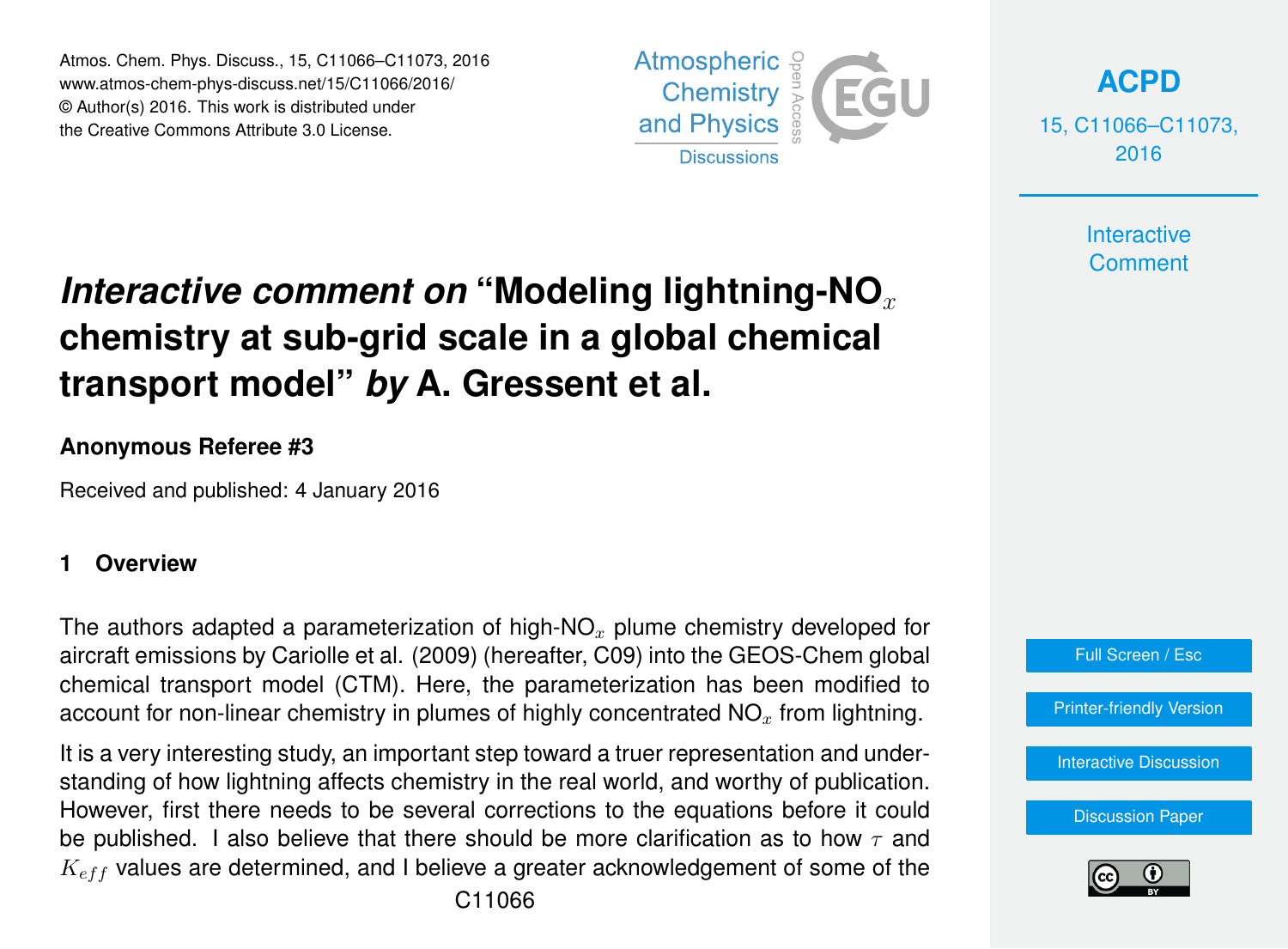uncertainties and biases introduced by the assumptions about the simplified in-plume chemistry, particularly those that are unique to lightning emissions, as outlined below.

### **2 General Comments**

- 1. The plume parameterization uses both mixing ratios (molecules/molecules; all the variables that start with " $r$ ") and concentrations (molecules/cm<sup>3</sup>) in its equations, so it is important that the text correctly refer to each to avoid confusion. However, the original C09 equations have not had their units correctly translated to this paper. For example, Equation (2) labels  $r<sub>n</sub>$  as a concentration (molecules cm<sup>-3</sup>), but it needs to be a mixing ratio in order for its integration with air density ( $\rho$ ) to yield molecules. The subsequent continuity equations, especially the d( $r_{O_3}$ )/d $t$  equation, are also dependent on a careful distinction of concentration versus mixing ratio in its components. The authors will either need to maintain the original units from C09 in all their equations (a mix of both mixing ratios and concentrations), or reformulate them such that they are all concentrations as they are currently described (e.g., removing  $\rho$  where necessary, changing  $r_{O_3}$  to  $[O_3]$ , etc.). I also recommend removing the multiplication crosses in the equations, and think it would be easier for the reader if standard square brackets were used for the concentrations in Equations (5)-(7), e.g.,  $d([O]+[O<sub>3</sub>])/dt = k<sub>2</sub> [NO<sub>2</sub>]$   $k_3$ [NO][O<sub>3</sub>] ...
- 2. It is not clear to me what model is being used to estimate  $\tau$  and  $K_{eff}$ , which requires resolving chemistry and transport on spatiotemporal scales finer than the plume itself. I think the model section needs an additional part that describes the "simple plume dispersion" model referenced in Sections 3.2.3 and 3.2.4., in particular how the chemistry was included that was used to determine  $K_{eff}$ .
- 3. The formulation of  $K_{eff}$  in C09 assumes that only NO<sub>x</sub> is elevated in the plumes C11067

## **[ACPD](http://www.atmos-chem-phys-discuss.net)**

15, C11066–C11073, 2016

> **Interactive Comment**



[Printer-friendly Version](http://www.atmos-chem-phys-discuss.net/15/C11066/2016/acpd-15-C11066-2016-print.pdf)

[Interactive Discussion](http://www.atmos-chem-phys-discuss.net/15/34091/2015/acpd-15-34091-2015-discussion.html)

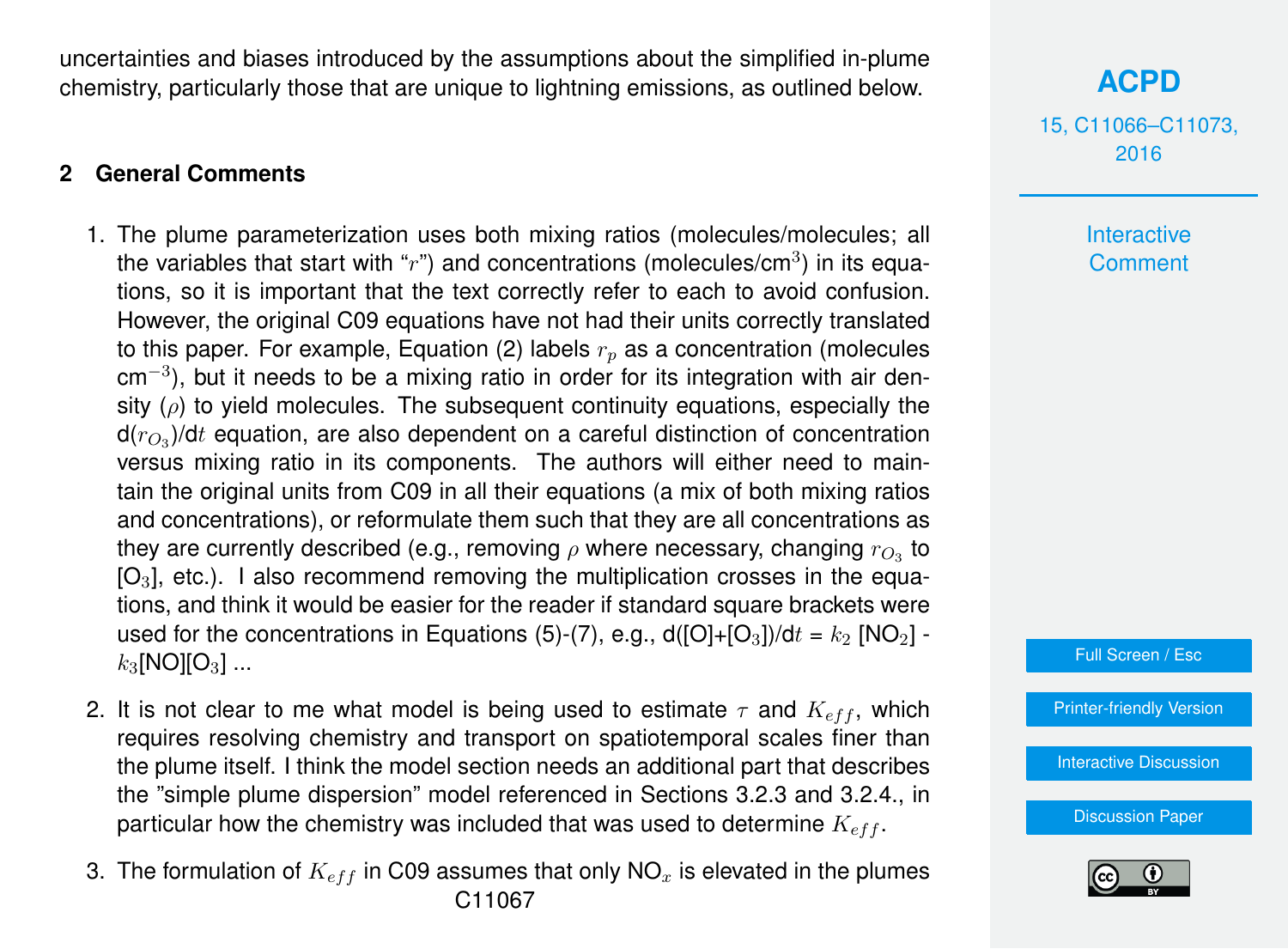relative to the diluted background mean (whereas other species are assumed to match the background at the initialization of the plume). This is a decent assumption for aircraft and ships, but less so for lightning. Lightning  $NO<sub>x</sub>$  is released during active deep convection, by which sub-grid-scale processes rapidly mix air from non-local locations, yielding complex mixtures of ozone, VOC,  $HO<sub>x</sub>$ and  $H<sub>2</sub>O$  observed in convective outflows that would be atypical relative to the background grid cell. For example, the recent DC3 campaign saw complex mixtures of surface and stratospheric air masses alongside lightning  $NO<sub>x</sub>$  plumes (doi:10.1175/BAMS-D-13-00290.1). I think that the authors should briefly acknowledge these uncertainties and how they might affect their conclusions.

4. I would expect lightning plumes to be highly efficient PAN producers, since the convection in which lightning occurs would also loft short-lived peroxyacetyl radicals from the surface to react with the elevated  $NO<sub>x</sub>$ , and the temperatures in the cold free and upper troposphere will guarantee that PAN does not thermally decompose and it will outlast the plume. However, because the plume formulation does not allow  $NO<sub>x</sub>$  to be converted into PAN in the plume, it is released as  $NO<sub>x</sub>$  away from the regions of elevated peroxyacetyl radicals, and therefore global PAN decreases, as the authors correctly explain in Section 4. However, unless the ratio of PAN production to  $HNO<sub>3</sub>$  production is relatively suppressed in the high-NO<sub>x</sub> plumes (which I would not expect), then this is likely an error in the PAN budget introduced by the plume parameterization. I think the authors should comment based on their DSMACC results whether relative PAN production is stable, enhanced or suppressed in the high-NO<sub>x</sub> conditions. Unless it is suppressed, then I think that a conclusion of this paper should be a recommendation that future studies with a similar lightning plume parameterization include an additional  $\beta$  term that characterizes the conversion of NO<sub>x</sub> to PAN, and associated d( $[PAN]/dt$ ) and d( $[CH_3C(O)OO]$ )/dt continuity equations alongside those for  $HNO<sub>3</sub>$ ,  $O<sub>3</sub>$ , and  $NO<sub>x</sub>$ .

## **[ACPD](http://www.atmos-chem-phys-discuss.net)**

15, C11066–C11073, 2016

> Interactive **Comment**

Full Screen / Esc

[Printer-friendly Version](http://www.atmos-chem-phys-discuss.net/15/C11066/2016/acpd-15-C11066-2016-print.pdf)

[Interactive Discussion](http://www.atmos-chem-phys-discuss.net/15/34091/2015/acpd-15-34091-2015-discussion.html)

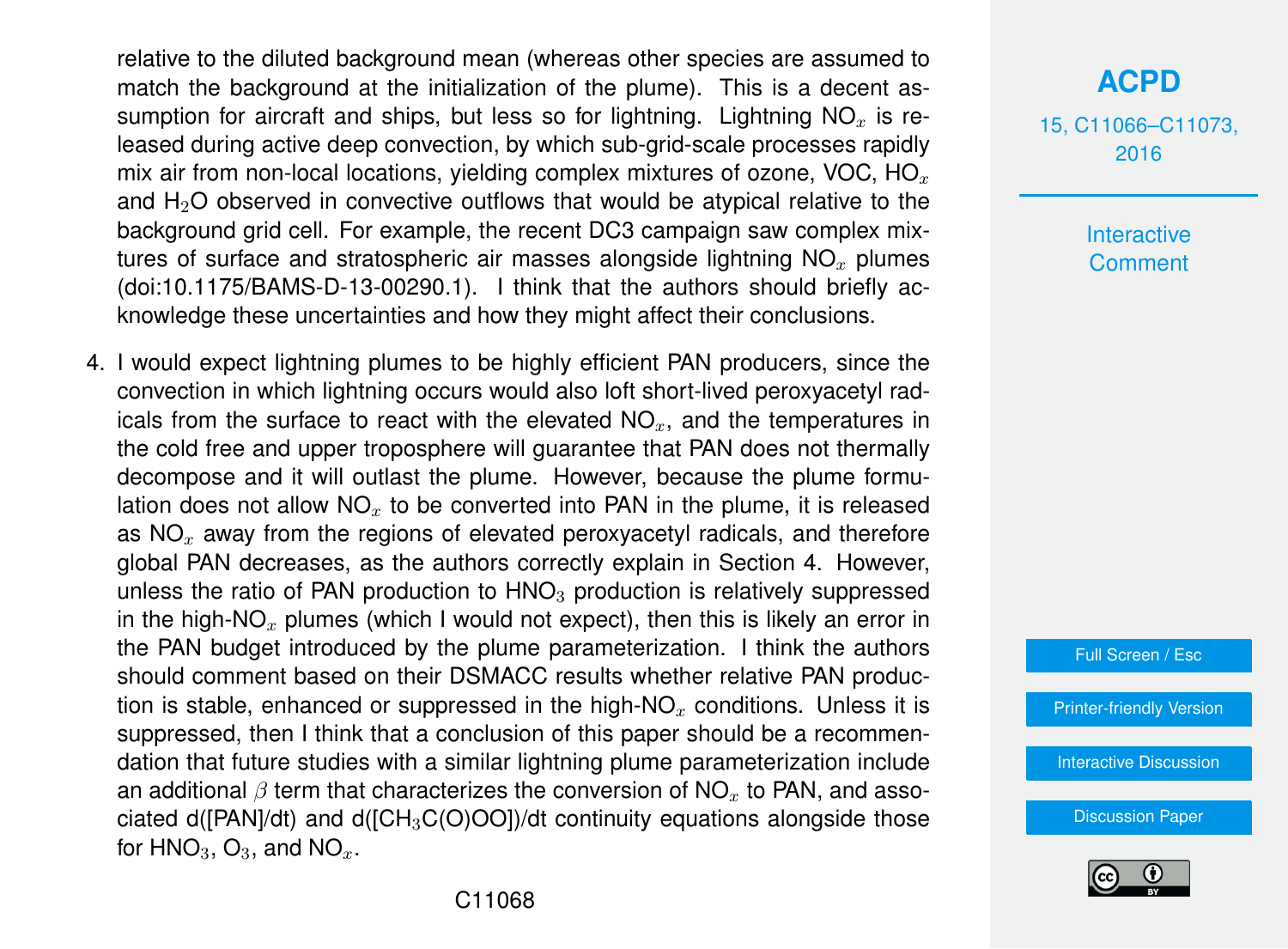#### **3 Specific Comments**

- P34093, L7-13: Only some lightning  $NO<sub>x</sub>$  is detrained in the cloud anvil, much is detrained at lower altitudes during the convective updrafts and downdrafts as seen in the Ott et al. (2010) profiles. I would rephrase this sentence to be "Most  $NO<sub>x</sub>$  produced by lightning is detrained into the free and upper troposphere, where ozone production efficiencies (OPE) per unit  $NO<sub>x</sub>$  emitted are 4 to 20 times higher than at the surface (refs), and therefore lightning exerts a disproportionately stronger effect on photochemistry than surface emissions (refs)."
- P34093, L21-23: Recommend changing the start of the sentence to "Therefore, lightning  $NO<sub>x</sub>$  production must be parameterized for inclusion..."
- P34093, L26-27: LIS and OTD are currently the only options, and OTD was not on the TRMM satellite.
- P34094, L1: Many models now use newer vertical distribution profiles from Ott et al. (2010), including GEOS-Chem, which are "reverse-C"-shaped, so please update the text here and elsewhere.
- P34094, L6: I would recast as "Despite the necessity of including lightning NO<sub>x</sub> emissions in global models, ..."
- P34094, L15: Please change "realistic" to "more realistic", as the plume scheme is still a parameterization (and similarly in P34118, L18; P34121, L5; P34123, L27).
- P34096, L13-14: Heterogenous reactions occur on all aerosol types in GEOS-Chem, not just sulfate and mineral dust.
- P34096, L18: Suggest replacing "specially estimate for" with "overwrite those for the"

15, C11066–C11073, 2016

> **Interactive Comment**

Full Screen / Esc

[Printer-friendly Version](http://www.atmos-chem-phys-discuss.net/15/C11066/2016/acpd-15-C11066-2016-print.pdf)

[Interactive Discussion](http://www.atmos-chem-phys-discuss.net/15/34091/2015/acpd-15-34091-2015-discussion.html)

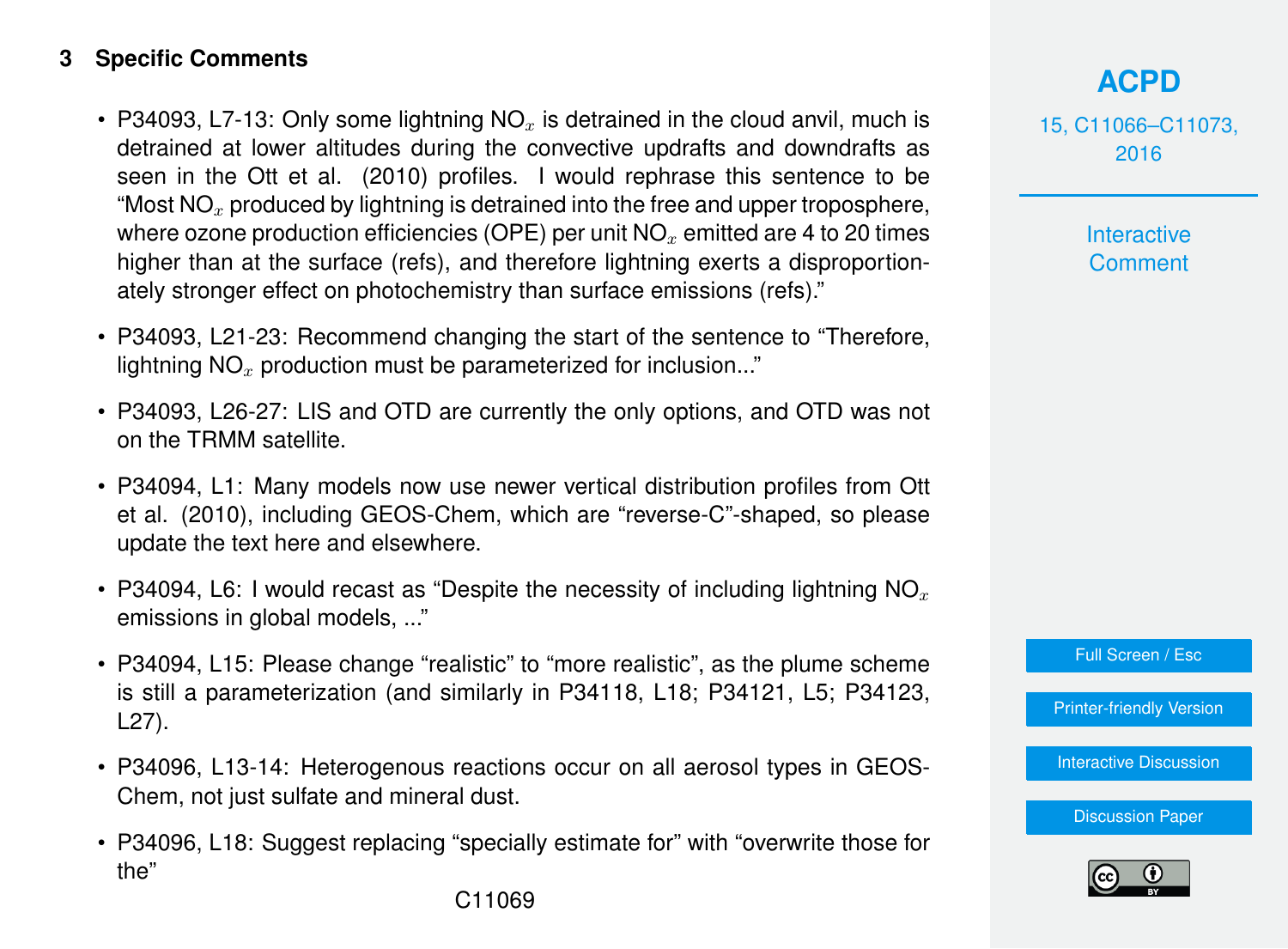- P34096, L20: "Fossil fuel" should be "Biofuel"
- P34096, L22: Lobert et al. is not a GFED reference (see doi:10.5194/acp-10- 11707-2010)
- P34096, L25-P34097, L2 I recommend rephrasing the GEOS-Chem description to follow the order of the steps taken in the model to calculate  $NO<sub>x</sub>$  from lightning: (1) flash rates are calculated in active deep convection using the Price and Rind scheme, (2) flash rates are adjusted with local scaling factors to match the satellite climatology, (3) total column emissions are determined using  $NO<sub>x</sub>$ yields that differ in tropics and northern extratropics, and (4) total column is distributed vertically using the Ott profiles. I would also mention that the base lightning  $NO<sub>x</sub>$  scheme is described in detail by Murray et al. (2012). Have the authors made any additional modifications to the standard GEOS-Chem implementation for their base case (BC) simulation, or does that simulation use GEOS-Chem as is publicly released?
- P34098, L22-23: Please give the mass of the  $LNO<sub>x</sub>$  tracer used, and specify whether or not it varies in space and time (as the mean mass of  $NO<sub>x</sub>$  does due to changes in  $NO/NO<sub>2</sub>$  ratios).
- P34099, L13: I should be the injection rate of "LNO<sub>x</sub>", and the units used here should be the same in P34113, L21.
- P34100, L17-20 Equation (4) includes  $\alpha_{NO_x}$  and  $E I_{NO_x}$ . However, later in the text it is stated that these values are 1, which is non-physical based on what they are supposed to represent. However, the "fuel" tracer in this case is comprised only of NO<sub>x</sub>, so I believe the authors should just remove  $\alpha_{NOx}$  and  $EI_{NOx}$  everywhere from this work as superfluous (as long as the molecular mass of the  $\text{LNO}_x$ tracer is specified). If they prefer to leave them in, please state what the g (N, NO, NO $_2$ , NO $_x$ ?) and kg (air, LNO $_x$ ?) are referring to in  $E I_{NO_x}.$

15, C11066–C11073, 2016

> **Interactive Comment**



[Printer-friendly Version](http://www.atmos-chem-phys-discuss.net/15/C11066/2016/acpd-15-C11066-2016-print.pdf)

[Interactive Discussion](http://www.atmos-chem-phys-discuss.net/15/34091/2015/acpd-15-34091-2015-discussion.html)

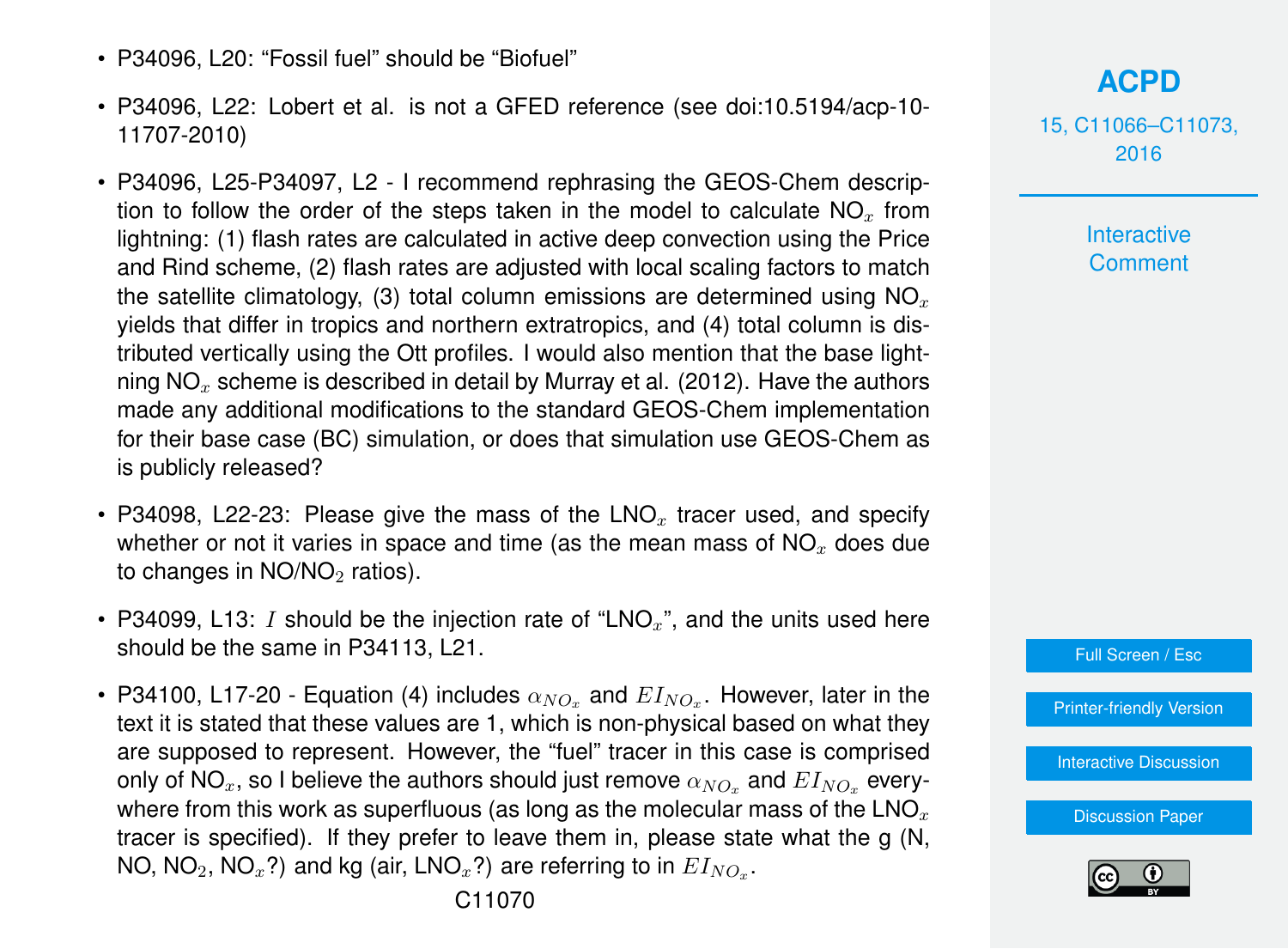- P34101, L4-5: Ozone is still an order of magnitude greater.
- P34101, L13-14: Recommend replacing "The sums of the concentrations as detailed by the Eqs. (5)-(7)" with "The rate of change of each chemical family are given by Eqs.  $(5)-(7)$ ".
- P34102, L24-P34103, L2: It is given here that  $K_{eff}$  is a function of the plume concentrations of NO<sub>x</sub> and O<sub>3</sub>, but the C09 derivation uses only in-plume NO<sub>x</sub> concentrations and background  $O_3$  concentrations in its definition of  $K_{eff}$ . Please clarify what is used here and correct the integrals as necessary.
- P34103, L17-P34104 L18: Please add "primarily" to the discussion of the day and night reactions, since both reactions occur both at day and night. Please clarify what is meant by "characterized by the coefficient  $\beta$ " (I assume molar fraction of  $NO<sub>x</sub>$  converted to HNO<sub>3</sub>?).
- P34104, L15: It is somewhat misleading to include PAN here. It is true that PAN is forming in the box model used to calculate  $\beta_1$  and  $\beta_2$ , therefore reducing the magnitude of those values by preventing some  $NO<sub>x</sub>$  from being converted to  $HNO<sub>3</sub>$ . However, the plume parameterization does not include a d[PAN]/dt equation, nor does  $d[NO<sub>x</sub>]/dt$  include any losses associated with PAN production in the plume, so this PAN remains as  $NO<sub>x</sub>$  as far as GEOS-Chem is concerned.
- P34106, L23-24: Recommend changing to "related to highly elevated  $NO<sub>x</sub>$  concentrations relative to the background".
- Section 3.2.1:  $D_h$  was only estimated for outflow from deep convective anvils, but a lot of lightning  $NO<sub>x</sub>$  is released beneath the anvil. Please clarify if a constant  $D_h$  was used in all plumes, and didn't vary with altitude or latitude?
- P34107, L5-7: "defined" would be better as "determined"? Please clarify what is meant by "mainly from previous in-situ measurement in thunderstorm anvil".

## **[ACPD](http://www.atmos-chem-phys-discuss.net)**

15, C11066–C11073, 2016

> **Interactive Comment**

Full Screen / Esc

[Printer-friendly Version](http://www.atmos-chem-phys-discuss.net/15/C11066/2016/acpd-15-C11066-2016-print.pdf)

[Interactive Discussion](http://www.atmos-chem-phys-discuss.net/15/34091/2015/acpd-15-34091-2015-discussion.html)

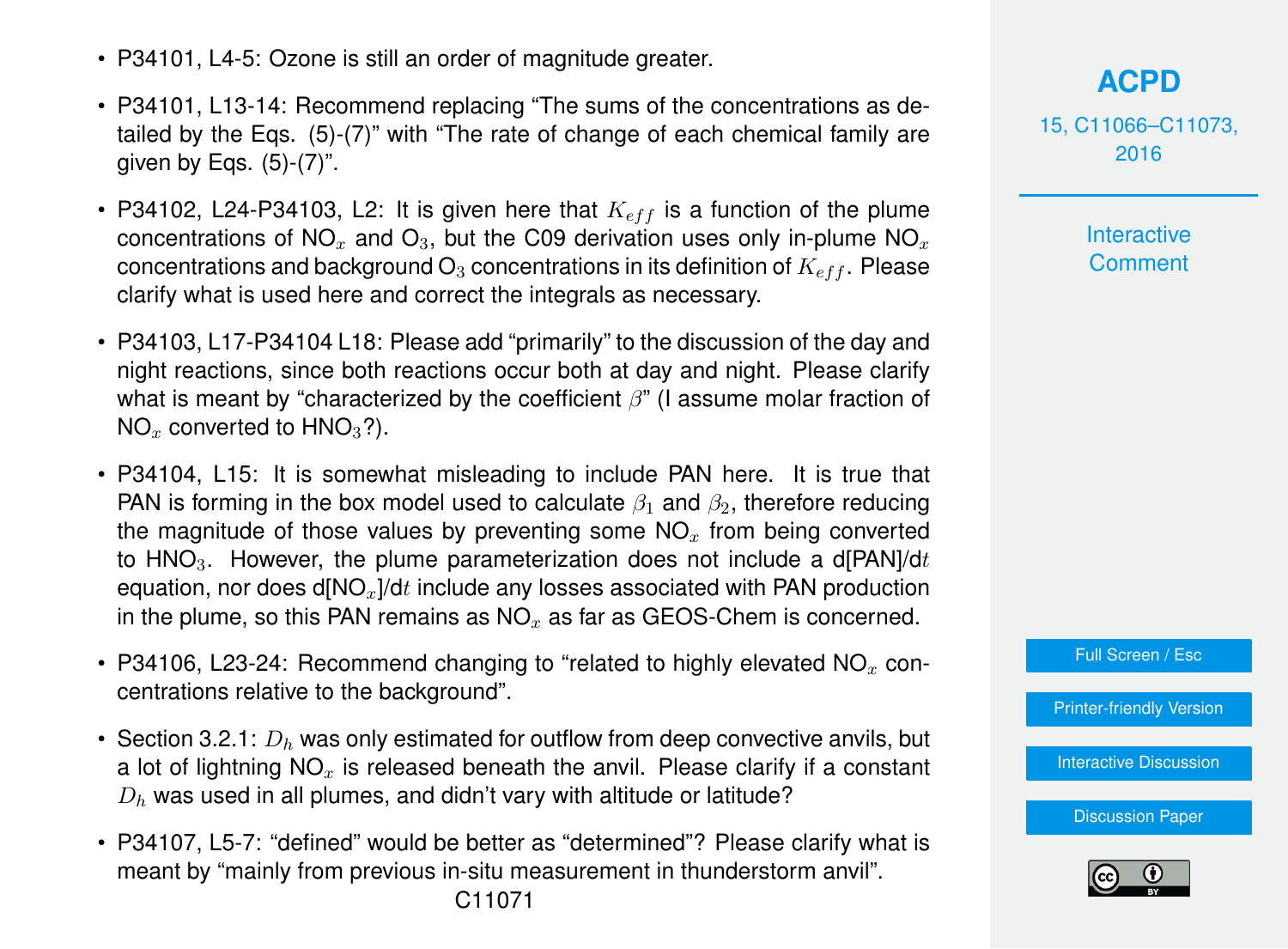- P34107, L12: "performed" would be better than "made"
- P34107, L17: If  $e$  is not Euler's constant, please define.
- P34109, L17-23: How are the tropics vs. midlatitudes defined when  $r_l$  is applied in the model?
- P34110, L1: Please clarify what is meant by "an ensemble of spikes"
- P34111, L2: Please replace "defined" with "estimated"
- P34111, L4: Is it appropriate to use separate  $r_l$  for night and day, when some of the lifetimes are much longer than 12 hours? Why wouldn't we just use the smaller of the two values in both day and night?
- P34111, L24-25: Please clarify the sentence so it is clear whether it is meant that  $K_{eff}$  is "very low" relative to the C09 values or the background K values?
- P34113, L23: I think "undiluted" should be "diluted" here
- P34113, L24: Lightning does produce some  $NO<sub>2</sub>$  (as well as other species). I would change to "lightning produces negligible quantities of  $NO<sub>2</sub>$  relative to NO and therefore  $E$  is effectively 0 in Eq. (15)."
- P34116, L5: "produced" (not reproduced). I would refer to the altitudes in Fig. 3c as "middle and upper troposphere" as the tropopause is ∼70 mb in the tropics
- P34117 L6: Should be "volatile"
- Sections 4.3.1-4.3.2: Here the word "variability" would be better replaced by "sensitivity", and all the various  $\Delta O_3$  and  $\Delta NO_x$  values referred to as "ranges" or "changes" associated with the uncertainty in the different explored parameters examined.

15, C11066–C11073, 2016

> **Interactive Comment**

Full Screen / Esc

[Printer-friendly Version](http://www.atmos-chem-phys-discuss.net/15/C11066/2016/acpd-15-C11066-2016-print.pdf)

**[Interactive Discussion](http://www.atmos-chem-phys-discuss.net/15/34091/2015/acpd-15-34091-2015-discussion.html)**